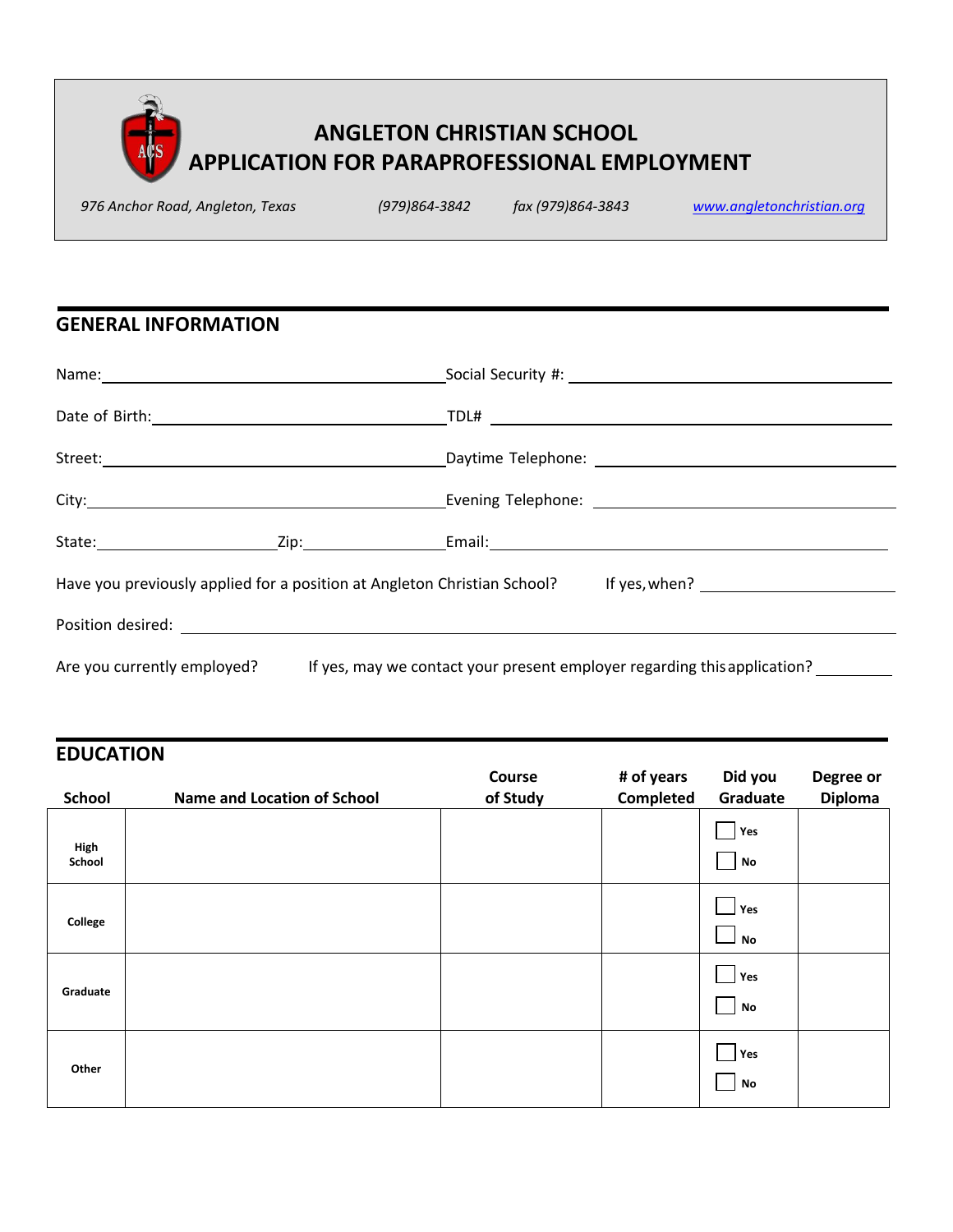# **EMPLOYMENT**

Please list your last two full-time and/or part-time employers starting with present or most recent employer.

| <b>Company Name</b>                         | <b>Telephone</b>                 |
|---------------------------------------------|----------------------------------|
|                                             |                                  |
| <b>Address</b>                              | <b>Employed - Month and Year</b> |
|                                             |                                  |
|                                             | to                               |
| <b>Name of Supervisor</b>                   | <b>Gross Pay</b>                 |
|                                             | End \$<br>Start \$               |
| <b>State Job Title and Responsibilities</b> | <b>Reason for Leaving</b>        |
|                                             |                                  |
|                                             |                                  |
|                                             |                                  |
|                                             |                                  |

| <b>Telephone</b>                 |
|----------------------------------|
|                                  |
| <b>Employed - Month and Year</b> |
| to                               |
| <b>Gross Pay</b>                 |
| Start \$<br>End \$               |
| <b>Reason for Leaving</b>        |
|                                  |
|                                  |
|                                  |
|                                  |
|                                  |

#### **REFERENCES**

Please list three references (including at least one supervisor) that can speak to your character, qualifications, background, and work experience.

| Name | <b>Email Address</b> | Telephone | Relationship |  |  |
|------|----------------------|-----------|--------------|--|--|
|      |                      |           |              |  |  |
|      |                      |           |              |  |  |
|      |                      |           |              |  |  |
|      |                      |           |              |  |  |
|      |                      |           |              |  |  |
|      |                      |           |              |  |  |
|      |                      |           |              |  |  |
|      |                      |           |              |  |  |
|      |                      |           |              |  |  |